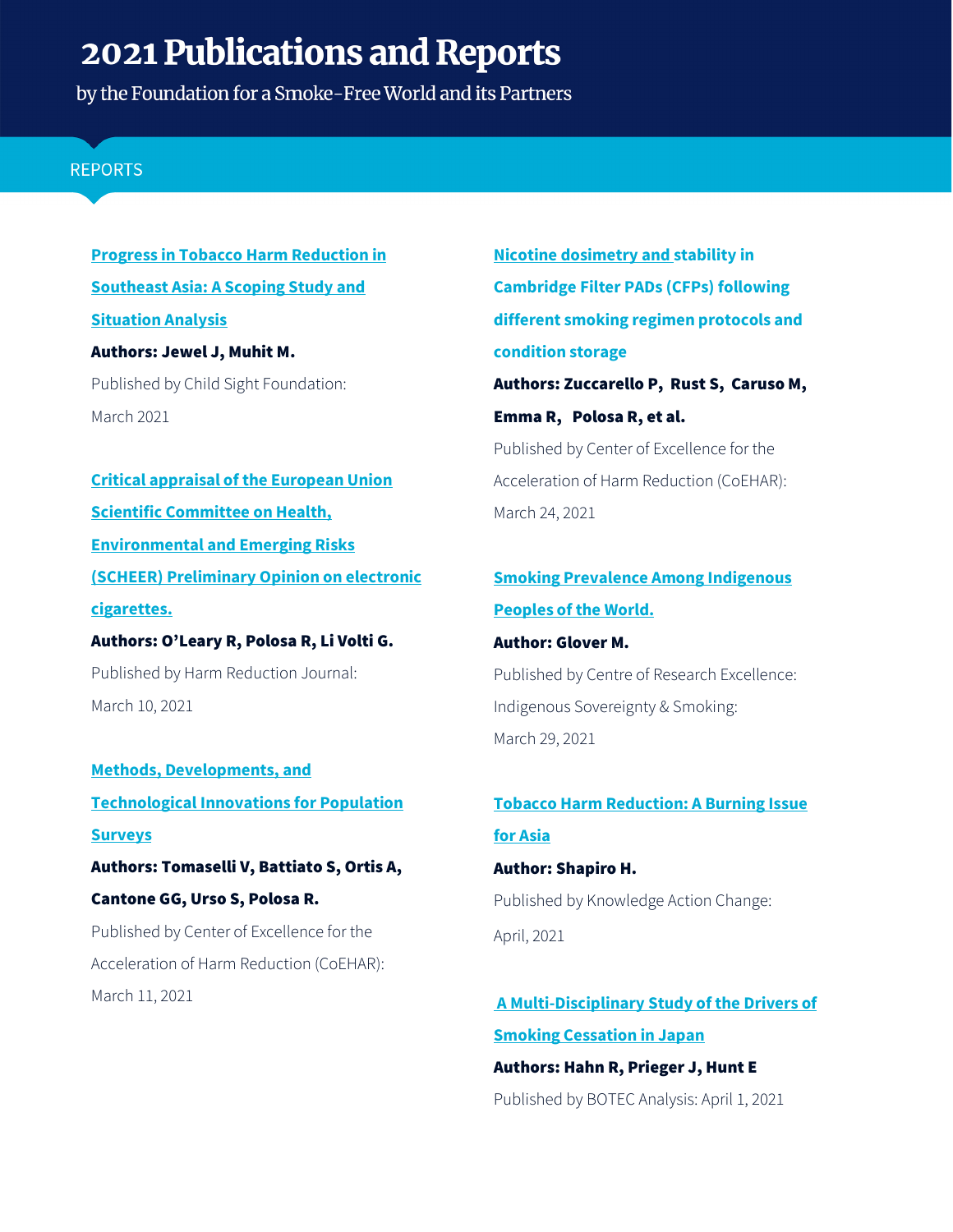by the Foundation for a Smoke-Free World and its Partners

## **REPORTS**

# **Food Recognition for Dietary Monitoring during Smoke Quitting** Authors: Caponnetto P, Giudice O, Polosa R et al. Published by Center of Excellence for the

Acceleration of Harm Reduction (CoEHAR): April 28, 2021

**[Heru & Hapū Māmā: Reinstituting](https://coreiss.com/file/display/publication/23/heru_and_hapu_interactive_21221.pdf)  [Traditional Practices To Reduce Smoking](https://coreiss.com/file/display/publication/23/heru_and_hapu_interactive_21221.pdf)  [While Pregnant](https://coreiss.com/file/display/publication/23/heru_and_hapu_interactive_21221.pdf)**

Author: Glover M.

Published by Centre of Research Excellence: Indigenous Sovereignty & Smoking: May 1, 2021

# **[Behaviour of smokers](https://www.medrxiv.org/content/10.1101/2021.05.25.21257716v1) and their influencers [in the UK during COVID-19 pandemic](https://www.medrxiv.org/content/10.1101/2021.05.25.21257716v1)**

Authors: Patwardhan S, Trainer C. Published by Centre for Health Research and Education Limited: May 26, 2021

**[A Multi-Disciplinary Study into the Drivers](https://papers.ssrn.com/sol3/papers.cfm?abstract_id=3770858)  [of Smoking Cessation in Great Britain](https://papers.ssrn.com/sol3/papers.cfm?abstract_id=3770858)** Author: Hampsher S. Published by BOTEC Analysis: June 1, 2021

**[A Multi-Disciplinary Study into the Drivers](https://papers.ssrn.com/sol3/papers.cfm?abstract_id=3813004)  [of Smoking Cessation in Australia](https://papers.ssrn.com/sol3/papers.cfm?abstract_id=3813004)**

Authors: Aziani A, Carbone C, Favarin S, Corradini S. Published by BOTEC Analysis: June 1, 2021

**[A Multi-Disciplinary Study Into the Drivers](https://papers.ssrn.com/sol3/papers.cfm?abstract_id=3773245)  [of Smoking Cessation in South Korea](https://papers.ssrn.com/sol3/papers.cfm?abstract_id=3773245)** Authors: Prieger J, Choi A. Published by BOTEC Analysis: June 3, 2021

**[A Multi-Disciplinary Study of the Drivers of](https://papers.ssrn.com/sol3/papers.cfm?abstract_id=3774423)  [Smoking Cessation in Canada](https://papers.ssrn.com/sol3/papers.cfm?abstract_id=3774423)** Authors: Irvine I, Hampsher S.

Published by BOTEC Analysis: June 3, 2021

**[Critical analysis of common methodology](https://www.qeios.com/read/IZGWNJ.4)  [flaws in e-cigarette surveys](https://www.qeios.com/read/IZGWNJ.4)**  Authors: Hajat C, Polasa R, Selya A, et al. Published by Center of Excellence for the Acceleration of Harm Reduction (CoEHAR): June 14, 2021

**[SARS-Cov-2, Smoking, and Nicotine](https://papers.ssrn.com/sol3/papers.cfm?abstract_id=3950689)  [Consumption: Investigating the Intended](https://papers.ssrn.com/sol3/papers.cfm?abstract_id=3950689)  [and Unintended Consequences of](https://papers.ssrn.com/sol3/papers.cfm?abstract_id=3950689)  [Responses to COVID-19 around the World](https://papers.ssrn.com/sol3/papers.cfm?abstract_id=3950689)** Authors: Hampsher, S.

Published by Botec Anyalsis: July 1, 2021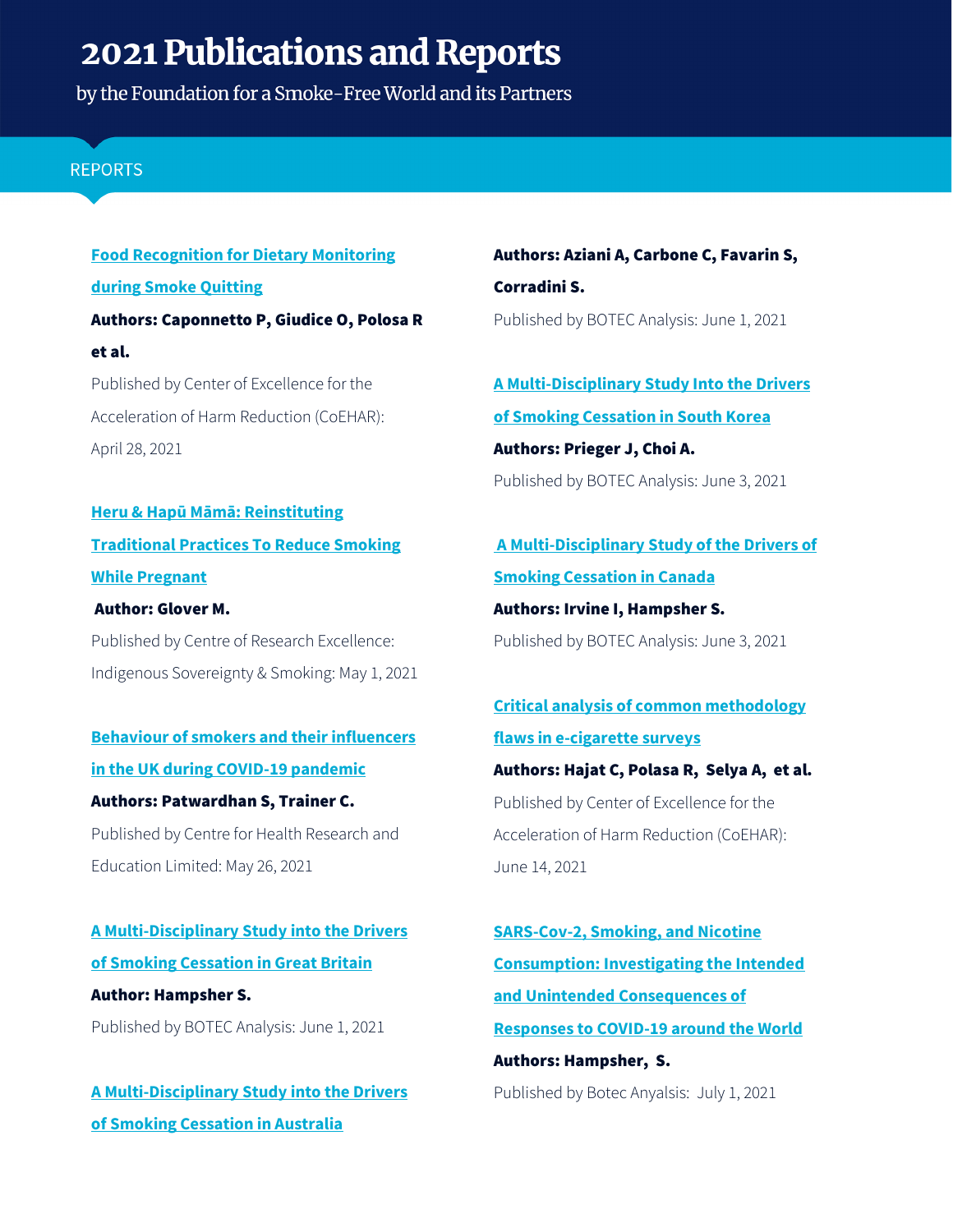by the Foundation for a Smoke-Free World and its Partners

## **REPORTS**

## **Reclaiming Stolen Years**

Authors: Centre for Health Research and Education Published by Centre for Health Research and Education Limited: July 1, 2021

# **[Why study turkey's tobacco control](https://comstd.com/demo/tepavhe/files/note/WHY%20STUDY%20TURKEY%E2%80%99S%20TOBACCO%20CONTROL%20POLICIES.PDF) [policies?](https://comstd.com/demo/tepavhe/files/note/WHY%20STUDY%20TURKEY%E2%80%99S%20TOBACCO%20CONTROL%20POLICIES.PDF)** Authors: The Economic Policy Research Foundation of Turkey Published by The Economic Policy Research

Foundation of Turkey (TEPAV): September 2021

# **[Fighting the Last War: The WHO and](https://gsthr.org/documents/114/Fighting-the-Last-War-EN-2021.pdf)  [International Tobacco Control](https://gsthr.org/documents/114/Fighting-the-Last-War-EN-2021.pdf)**

Author: Shapiro H. Published by Knowledge Action Change: October 27, 2021

## **[The First Three Years](https://thrsp.net/documents/23/THRSP_-_The_First_Three_Years.pdf)**

Authors: Knowledge Action Change Published by Knowledge Action Change: October 27, 2021

**[Impediments to tobacco harm reduction in](https://www.cambridge-design.com/wp-content/uploads/2021/12/Whitepaper-Impediments-to-tobacco-harm-reduction-in-LMICs-CDP.pdf)  [LMICs](https://www.cambridge-design.com/wp-content/uploads/2021/12/Whitepaper-Impediments-to-tobacco-harm-reduction-in-LMICs-CDP.pdf)** Authors: Sutton N, Kelsey B, Bostock G.

Published by Cambridge Design Partnership: December 1, 2021

**[Store robberies for tobacco products:](https://coreiss.com/file/display/publication/26/glover_2021_tobacco_robberies_causes_and_solutions.pdf)  [Perceived causes and potential solutions](https://coreiss.com/file/display/publication/26/glover_2021_tobacco_robberies_causes_and_solutions.pdf)** Authors: Glover M, Shepherd R, Nazari H, et al. Published by Centre of Research Excellence:

Indigenous Sovereignty & Smoking: December 16, 2021

# POLICY BRIEF REPORTS

# [Policy Brief #6: Food Imports in](https://www.mwapata.mw/_files/ugd/dd6c2f_b9a8e981433b4efd8f28cda9fd686b2d.pdf?index=true)  [Malawi: Trends, Drivers and](https://www.mwapata.mw/_files/ugd/dd6c2f_b9a8e981433b4efd8f28cda9fd686b2d.pdf?index=true)  [Policy Implications](https://www.mwapata.mw/_files/ugd/dd6c2f_b9a8e981433b4efd8f28cda9fd686b2d.pdf?index=true)

## **By Mwapata Institute**

#### Published: January 2021

Malawi has huge agricultural potential but, Malawi's food demand outpaces domestic production, making the nation a heavy net food importer. Drawing on several data sources, this paper provides an in-depth analysis of food import trends and their drivers,and explores policy options for shifting the trade balance.

# Policy Brief #7: [Lessons Learnt:](https://www.mwapata.mw/_files/ugd/dd6c2f_decdb3b481b243388d835f560a28fc9d.pdf?index=true)  [Promises, Achievements,](https://www.mwapata.mw/_files/ugd/dd6c2f_decdb3b481b243388d835f560a28fc9d.pdf?index=true)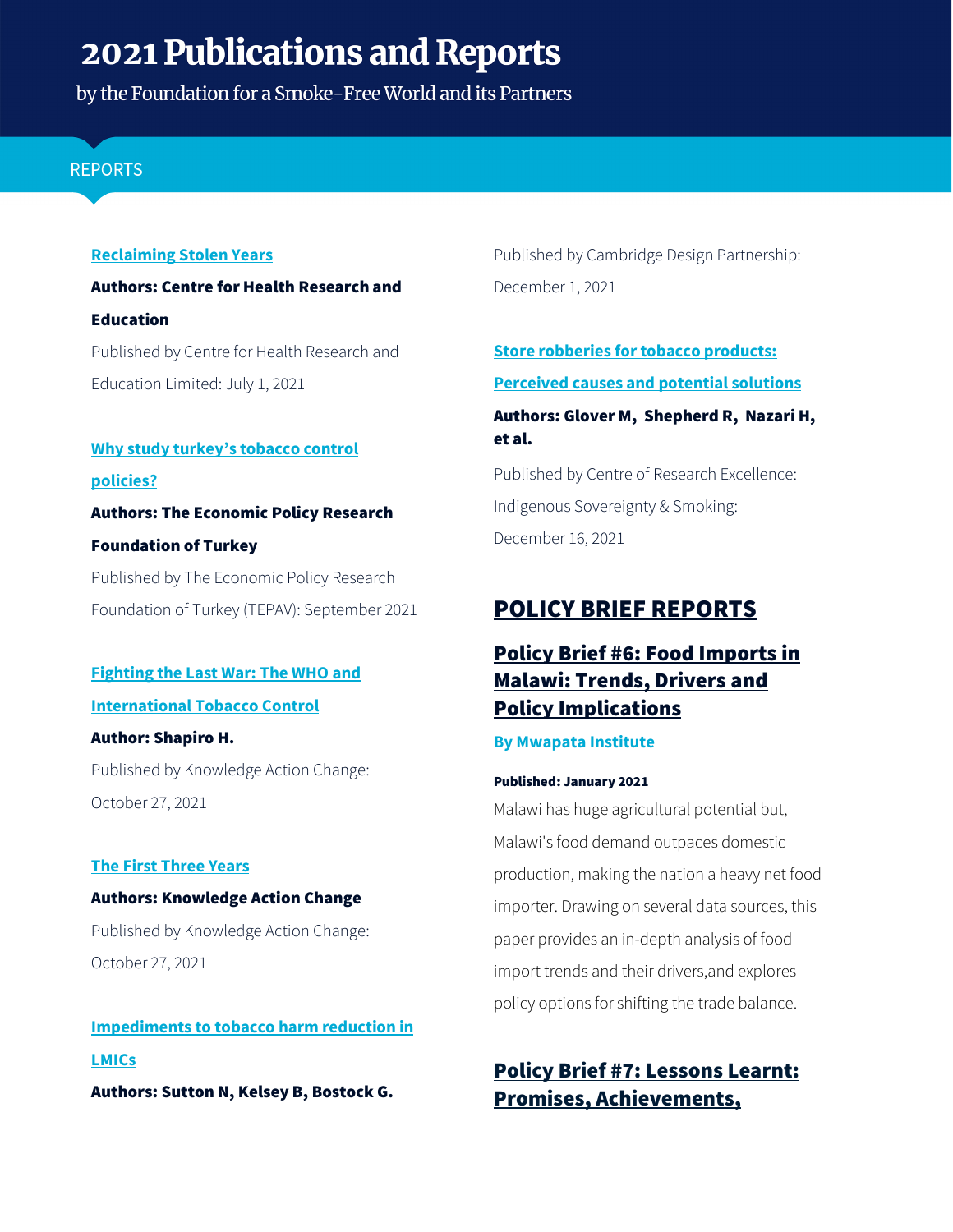by the Foundation for a Smoke-Free World and its Partners

## **REPORTS**

# [Shortcomings, and Pitfalls of](https://www.mwapata.mw/_files/ugd/dd6c2f_decdb3b481b243388d835f560a28fc9d.pdf?index=true)  [Malawian Input Subsidies](https://www.mwapata.mw/_files/ugd/dd6c2f_decdb3b481b243388d835f560a28fc9d.pdf?index=true)

### **By Mwapata Institute**

### Published: April 2021

Malawian governments have spent substantial resources on agricultural input subsidies over the years. While achievements can be celebrated, improvements could be made to increase the impact of money spent on subsidies. We highlight successes, factors hindering impact, and options for improving subsidies

# [Policy Brief #8:](https://www.mwapata.mw/_files/ugd/dd6c2f_661bd82cb16e45eea96ade299970f2b1.pdf?index=true) Exploring [Adoption Effects of Subsidies and](https://www.mwapata.mw/_files/ugd/dd6c2f_661bd82cb16e45eea96ade299970f2b1.pdf?index=true)  [Soil Fertility Management in](https://www.mwapata.mw/_files/ugd/dd6c2f_661bd82cb16e45eea96ade299970f2b1.pdf?index=true)  [Malawi](https://www.mwapata.mw/_files/ugd/dd6c2f_661bd82cb16e45eea96ade299970f2b1.pdf?index=true)

## **By Mwapata Institute**

#### Published: May 2021

Malawi has implemented input subsidies for decades, yet key crop yields remain low. Low crop response to subsidized inputs is partly attributable to poor soil health and low adoption of soil and water conservation. This brief examines joint adoption of subsidized fertilizer and other fertility management practices.

# Policy Brief #9: [Trends in Tobacco](https://www.mwapata.mw/_files/ugd/dd6c2f_7aff30ee919847ddb39ceb7a947a3a73.pdf?index=true)  [Production and Prices in Malawi](https://www.mwapata.mw/_files/ugd/dd6c2f_7aff30ee919847ddb39ceb7a947a3a73.pdf?index=true)

## **By Mwapata Institute**

### Published: May 2021

Diversification away from tobacco production is regarded as a priority for Malawi. This paper characterizes broad trends in production since 2000 in order to understand whether Malawi is shifting away from tobacco and how production and the prices received by farmers have changed over time.

# Policy #10: [Assessing Alternatives](https://www.mwapata.mw/_files/ugd/dd6c2f_a54d8fd0bdc74ca8938ea42d732099dc.pdf?index=true)  [to Tobacco Farming for](https://www.mwapata.mw/_files/ugd/dd6c2f_a54d8fd0bdc74ca8938ea42d732099dc.pdf?index=true)  [Smallholders in Malawi](https://www.mwapata.mw/_files/ugd/dd6c2f_a54d8fd0bdc74ca8938ea42d732099dc.pdf?index=true)

## **By Mwapata Institute**

## Published: May 2021

We assess the profitability of Malawian tobacco and potential alternatives. Over the past 10 years the share of smallholders growing tobacco has declined from 16% to just 5%. Improving value chains for alternative crops is likely more costeffective than moving the few remaining smallholders out of tobacco.

# [Policy Brief #11:](https://www.mwapata.mw/_files/ugd/dd6c2f_7aff30ee919847ddb39ceb7a947a3a73.pdf?index=true) Trends in [Tobacco Production and Prices in](https://www.mwapata.mw/_files/ugd/dd6c2f_7aff30ee919847ddb39ceb7a947a3a73.pdf?index=true)  [Malawi](https://www.mwapata.mw/_files/ugd/dd6c2f_7aff30ee919847ddb39ceb7a947a3a73.pdf?index=true)

**By Mwapata Institute** Published: August 2021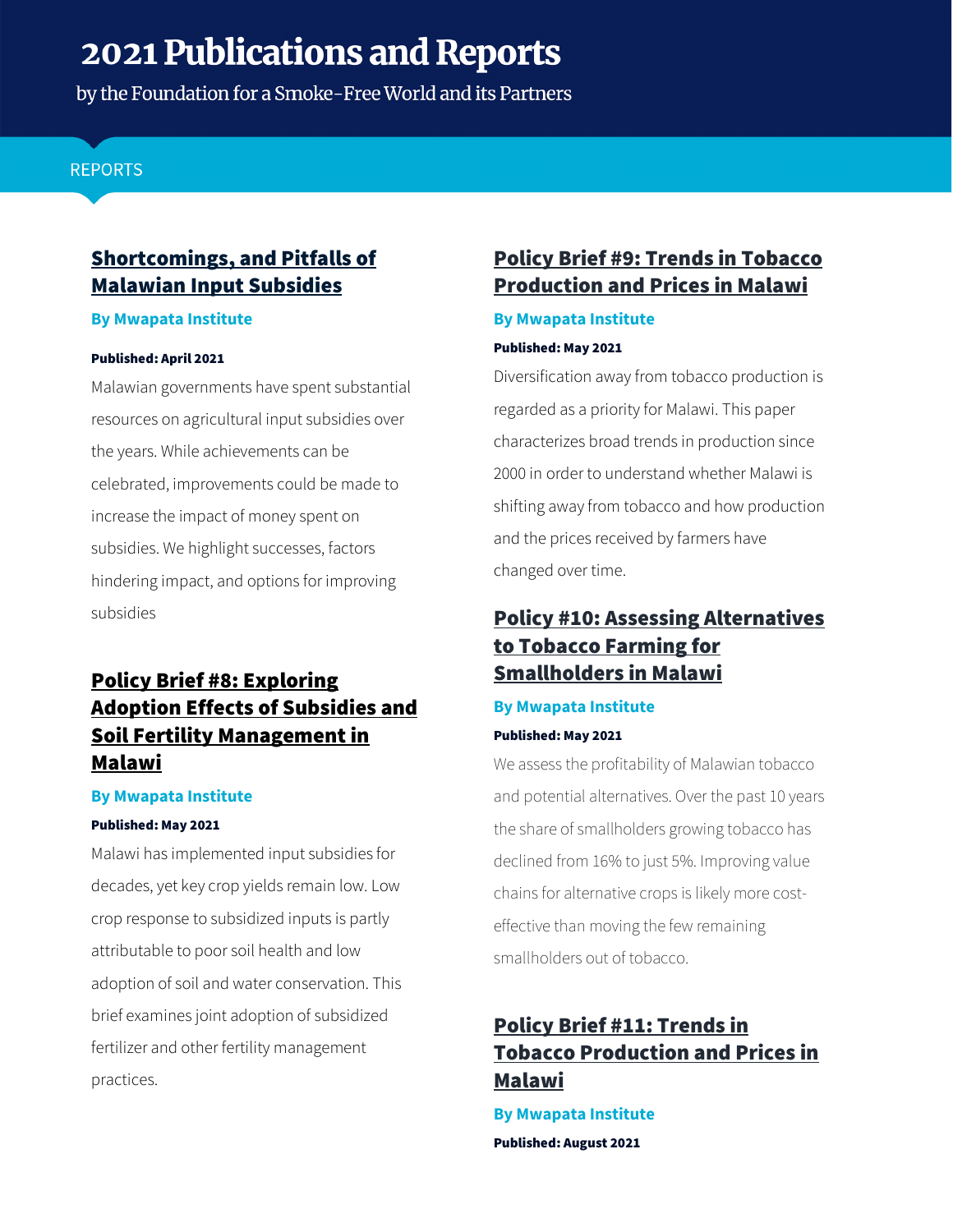by the Foundation for a Smoke-Free World and its Partners

## **REPORTS**

Retail prices for commonly used fertilizers have steeply risen in recent months. In this brief we break down the drivers and estimate that at least 90% of the increases can be attributed to changes in global markets for food, fuel, and fertilizer. Policy action requires difficult choices on how to distribute this imposed burden.

# Policy #12- [The 2020/21](https://www.mwapata.mw/_files/ugd/dd6c2f_6bd34c06534e4011bb7927cbd7bc7dbe.pdf?index=true)  [Affordable Inputs Program: Key](https://www.mwapata.mw/_files/ugd/dd6c2f_6bd34c06534e4011bb7927cbd7bc7dbe.pdf?index=true)  [Implementation Issues and](https://www.mwapata.mw/_files/ugd/dd6c2f_6bd34c06534e4011bb7927cbd7bc7dbe.pdf?index=true)  **[Messages](https://www.mwapata.mw/_files/ugd/dd6c2f_6bd34c06534e4011bb7927cbd7bc7dbe.pdf?index=true)**

### **By Mwapata Institute**

#### Published: October 2021

Three Institutions - MwAPATA, the Policy Support for Agricultural Transformation Project, and the European Union Delegation in Malawi undertook independent assessments of the inaugural year of the AIP. This brief synthesizes these to highlight consistently noted successes and challenges.

# COUNTRY REPORTS

# [Pakistan Economic Report](https://www.smokefreeworld.org/wp-content/uploads/2021/09/Final%20Pakistan%20Economic%20Report_2Sep21.pdf)

## **By Quality Belligerence (QBal)** Published: April 2021

This scoping study reviews the infrastructure of existing tobacco health and tax regulations in Pakistan, including a review of economic

research on the emerging space for HRPs (Harm Reduction Products).

# [Pakistan Country Report](https://www.smokefreeworld.org/wp-content/uploads/2021/09/Final-Pakistan-Country-Report_2Sep21-compressed.pdf)

## **By Alternative Research Initiative** Published: August 2021

This report provides a glimpse of the tobacco landscape in Pakistan. Despite bans in recent years, there are still 24 million users of smoked and smokeless tobacco in Pakistan. Given the high levels of tobacco use, the country faces considerable health and economic consequences.

# [Indonesia Scoping Report](https://www.smokefreeworld.org/wp-content/uploads/2021/09/Indonesia%20Scoping%20Study%20Final%20Report.pdf)

## **By Indonesian Development Foundation** Published: October 2021

The scoping study was conducted to provide a range of information associated with the socioeconomic issues, productivity losses and health outcomes related to tobacco consumption in Indonesia.

# [Smoking Cessation in Germany:](https://www.smokefreeworld.org/wp-content/uploads/2021/12/Germany%20Report%20Botec.pdf?_t=1640030104)  [Drivers and Barriers](https://www.smokefreeworld.org/wp-content/uploads/2021/12/Germany%20Report%20Botec.pdf?_t=1640030104)

## **By BOTEC Analysis** Published: December 2021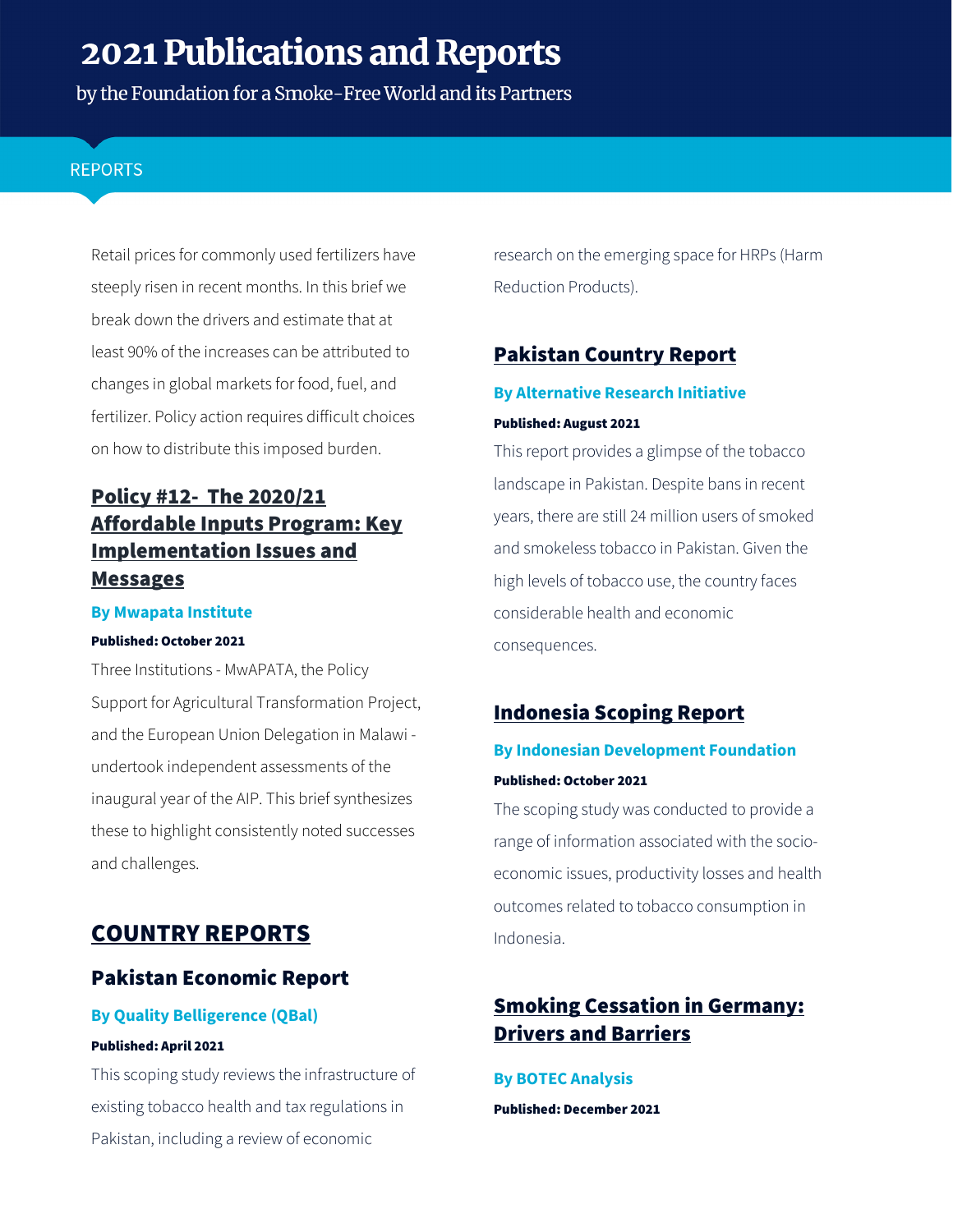by the Foundation for a Smoke-Free World and its Partners

## **REPORTS**

This report explores the structural reasons for Germany's historical opposition to tobacco control both at the national and international level, examining historical, political, cultural, procedural, and economic impediments to reducing smoking.

## Kazahkstan [Country Report](https://www.smokefreeworld.org/wp-content/uploads/2021/12/Kazahkstan_country_report_12.21.21.pdf)

#### **By Healthy Initiatives**

#### Published: December 2021

Despite growth to 32.1 billion units in 2009 and the subsequent decline to 22.7 billion units in 2019, Kazakhstan is still at the same level as in 2003, when it had just launched its active efforts aimed to curb tobacco use. This indicates that the country has merely slowed down the growth in its tobacco use and has not achieved any effective reduction.

## [Russian Federation Country](https://www.smokefreeworld.org/wp-content/uploads/2021/12/Russia_country_report_12.21.21.pdf)

## [Report](https://www.smokefreeworld.org/wp-content/uploads/2021/12/Russia_country_report_12.21.21.pdf)

#### **By Healthy Initiatives**

#### Published: December 2021

As of 2018, roughly 226,000 people died due to the smoking-related diseases, of whom 201,000 were men. This report explores the factors that contribute to Russia remaining among the

countries with the highest tobacco-related mortality rate.

# [Uzbekistan Country Report](https://www.smokefreeworld.org/wp-content/uploads/2021/12/Uzbekistan_country_report_122121.pdf)

### **By Healthy Initiatives**

#### Published: December 2021

In Uzbekistan about 14.4% of the adult population smokes cigarettes, versus 17% in Kazakhstan, over 27% in Russia, 23% in Ukraine, and 25% in Georgia. This report goes into prevalence rates, legislative measures taken by authorities to reduce smoking levels, taxation of tobacco products and many more ways the country is trying to make that percentage lower.

## [Ukraine Country Report](https://www.smokefreeworld.org/wp-content/uploads/2021/12/Ukraine_country_report_12.21.21.pdf)

#### **By Healthy Initiatives**

#### Published: December 2021

Despite the efforts of international organizations to address this issue, there are still issues with the data available on smoking prevalence and the use of nicotine-containing products. This report lays out the many contributing factors that make smoking one of the major public health issues in Ukraine.